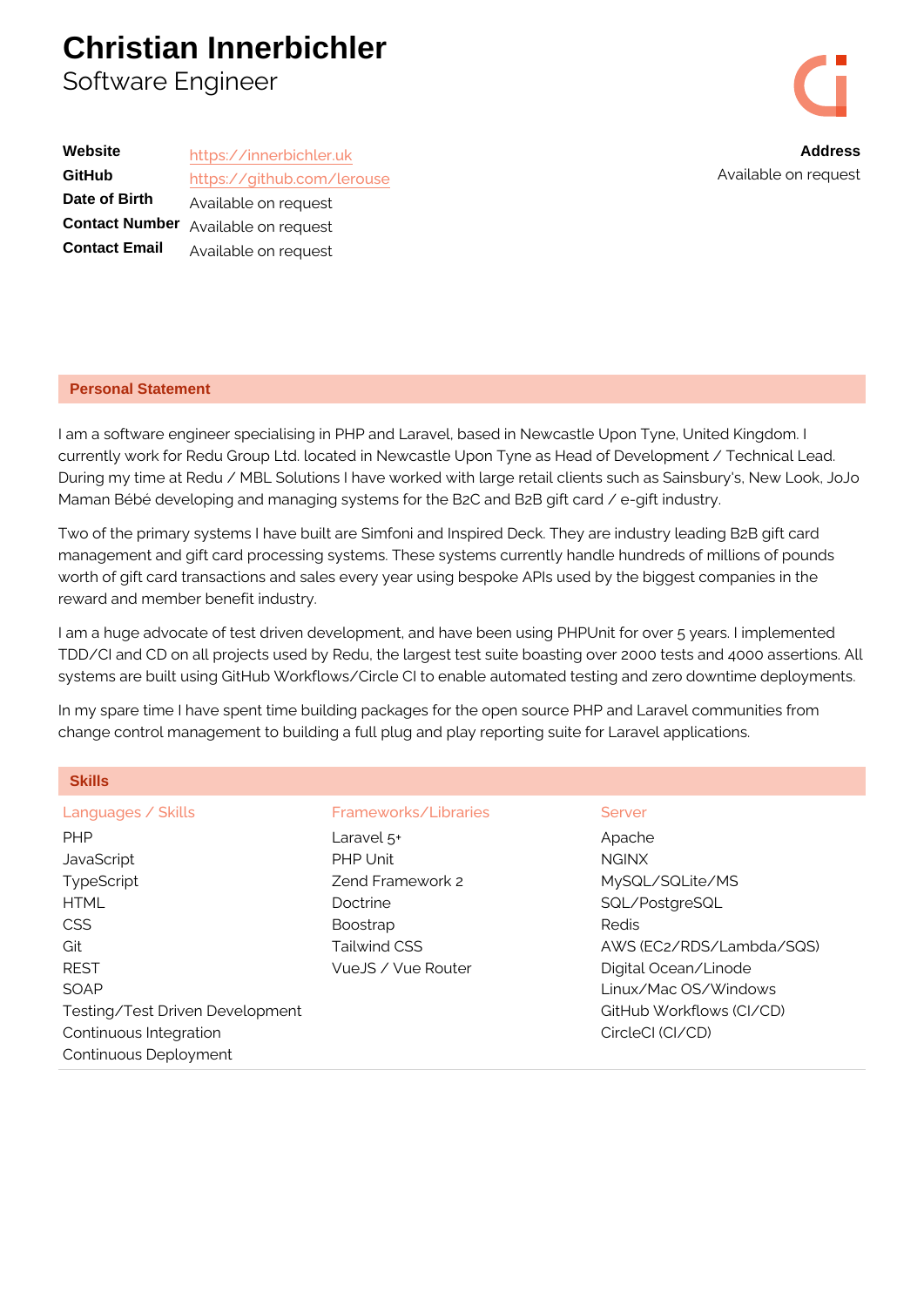| <b>Experience</b>      |                                                                                                                                                                                                                                                                                                                                                                                                                                                                                                                                          |
|------------------------|------------------------------------------------------------------------------------------------------------------------------------------------------------------------------------------------------------------------------------------------------------------------------------------------------------------------------------------------------------------------------------------------------------------------------------------------------------------------------------------------------------------------------------------|
| Oct. 2020<br>Present   | Redu Group Ltd.<br>Head of Development / Technical Lead<br>Newcastle upon Tyne, England, United Kingdom<br>Head of Development/Technical Lead for Redu Retail, principal engineer for Simfoni, Simfoni<br>Retail, Inspired Deck and Chooza Gift. Redu's Gift Card/eGifts and voucher platforms for B2B and<br>B2C sales and processing.                                                                                                                                                                                                  |
| Dec. 2016<br>Sep. 2020 | <b>MBL Solutions Ltd.</b><br><b>Head of Development</b><br>Newcastle upon Tyne, England, United Kingdom<br>Principal engineer for Simfoni and Inspired Deck, Redu's Gift Card/eGifts and voucher platforms for<br>B2B and B2C sales and processing.                                                                                                                                                                                                                                                                                      |
| Feb. 2015<br>Nov. 2016 | <b>MBL Solutions Ltd.</b><br>Software Engineer<br>Newcastle upon Tyne, England, United Kingdom<br>Software engineer at MBL Solutions, building online e-Commerce solutions and a web based EPOS<br>system.                                                                                                                                                                                                                                                                                                                               |
| Feb. 2014<br>Jan. 2015 | <b>B Print &amp; Display Ltd.</b><br>IT Manager / Software Engineer<br>Cramlington, England, United Kingdom<br>Heading up all IT maintenance including first and second line support and server maintenance.<br>Other tasks included developing web applications for customer use, visiting customers to spec and<br>develop the applications they require to streamline the print/proofing approval process. Sourcing<br>and setting up Chili Publisher to be used with some of the UK's biggest convenience and discount<br>retailers. |
| Nov. 2012<br>Jan. 2014 | <b>B Print &amp; Display Ltd.</b><br>Mac / Studio Operator<br>Cramlington, England, United Kingdom<br>Main tasks include Point of Sale Pre-press artwork layouts, reproduction and artworking for large<br>format, Lithographic and Screen Printing on an industrial scale.                                                                                                                                                                                                                                                              |
| Oct. 2005<br>Oct. 2012 | Sugarfayre Ltd. / Culpitt Ltd.<br>Pre-Press Mac Artworker<br>Ashington, England, United Kingdom<br>Artwork amendments, artwork repro for natural food processes, posi creation for screen printing.<br>CAD work for half relief moulds and general IT maintenance for the whole design team.                                                                                                                                                                                                                                             |
| Apr. 2003<br>Sep. 2005 | <b>Albo Studio</b><br>Founder/Developer/Designer<br>Freelance Web Design/Programming business that was founded and run by myself to hone my<br>programming and design skills.                                                                                                                                                                                                                                                                                                                                                            |